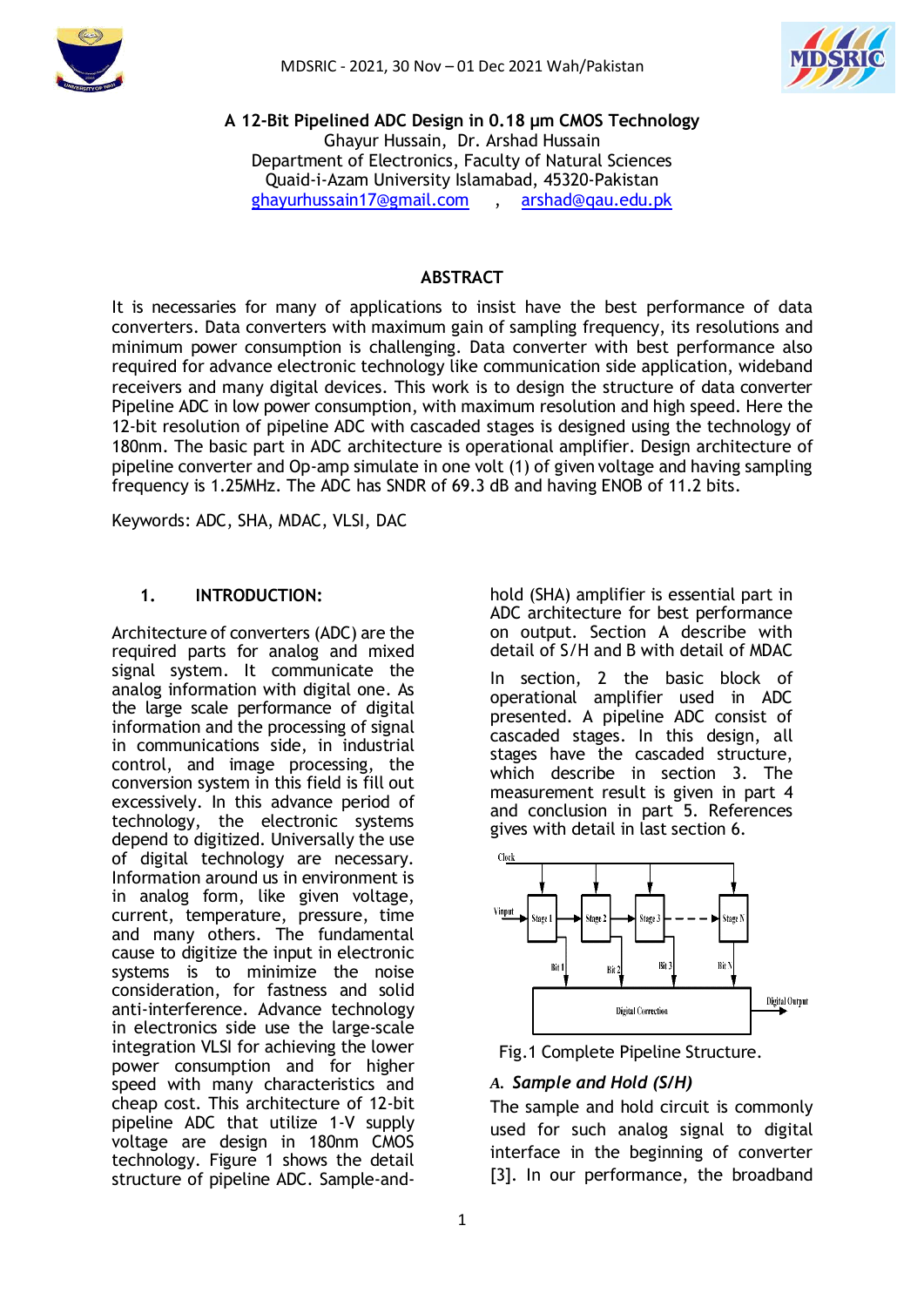



and less distortion, with maximum linearity of sample-and-hold circuit is required. The typical 2-capacitor flip around the architecture of sample and hold. The sample and hold circuit assists for receiving to best performance with minimum power consumption. The pipeline ADC have must the SHA which hold the input signal, whenever the next operation are completed. During sample stage, input signal is sampled in parallel on two equally sized capacitor [9]. SHA schematic is given in Fig. 2.



Fig. 2. Structure of SHA

## *B. MDAC*

MDAC is a critical block performing multiple jobs such as signal subtraction, multiplication and the SHA function. The sampling capacitance sampled the given input signal in MDAC architecture [1]. Bit stream then goes through a 1.5-Bit DAC to create 1.5-Bit analog signal. This 1.5-bit DAC makes the transition from the digital codes (one or zero) to the analog domain. All the performance of MDAC architecture like speed and low noise stability depend upon the performance of operational amplifier used in MDAC architecture. Circuit diagram of MDAC is given in diagram of figure 3.



Fig.3 Complete MDAC Structure.

#### **2. OP-AMP BLOCK**

The operational amplifier is the main basic block in pipeline architecture. The residue gain provided by operational amplifier to the system. Converter are fully dependent on best performance of operational amplifier like slew rate and bandwidth, which is used in both sample, and hold schematic and MDAC. The maximum load of capacitance in the beginning stage have maximum settling errors, while in next part then op-amp can operate very fast because of low capacitive loading. The amplifier is scaled down once and use in all the remaining stages without further scaling [2]-[5]. Symbol of op-amp is given in figure 4.



Fig. 4. Symbol of Operational Amplifier

## **3. ADC STAGES STRUCTURE**

ADC architecture work on consecutive stages and each stage has same structure except the 1<sup>st</sup> one, and the last block is 2-Bit Flash ADC. 1<sup>st</sup> stage have the circuit of SHA, 1.5-bit ADC converter, DAC, Adder and Residue amplifier that includes an inter-stage amplifier to provide gain. All stages designed with Sample and Hold except the  $1<sup>st</sup>$  one. At any given time, the  $(1<sup>st</sup>)$  stage utilize the fresh coming samples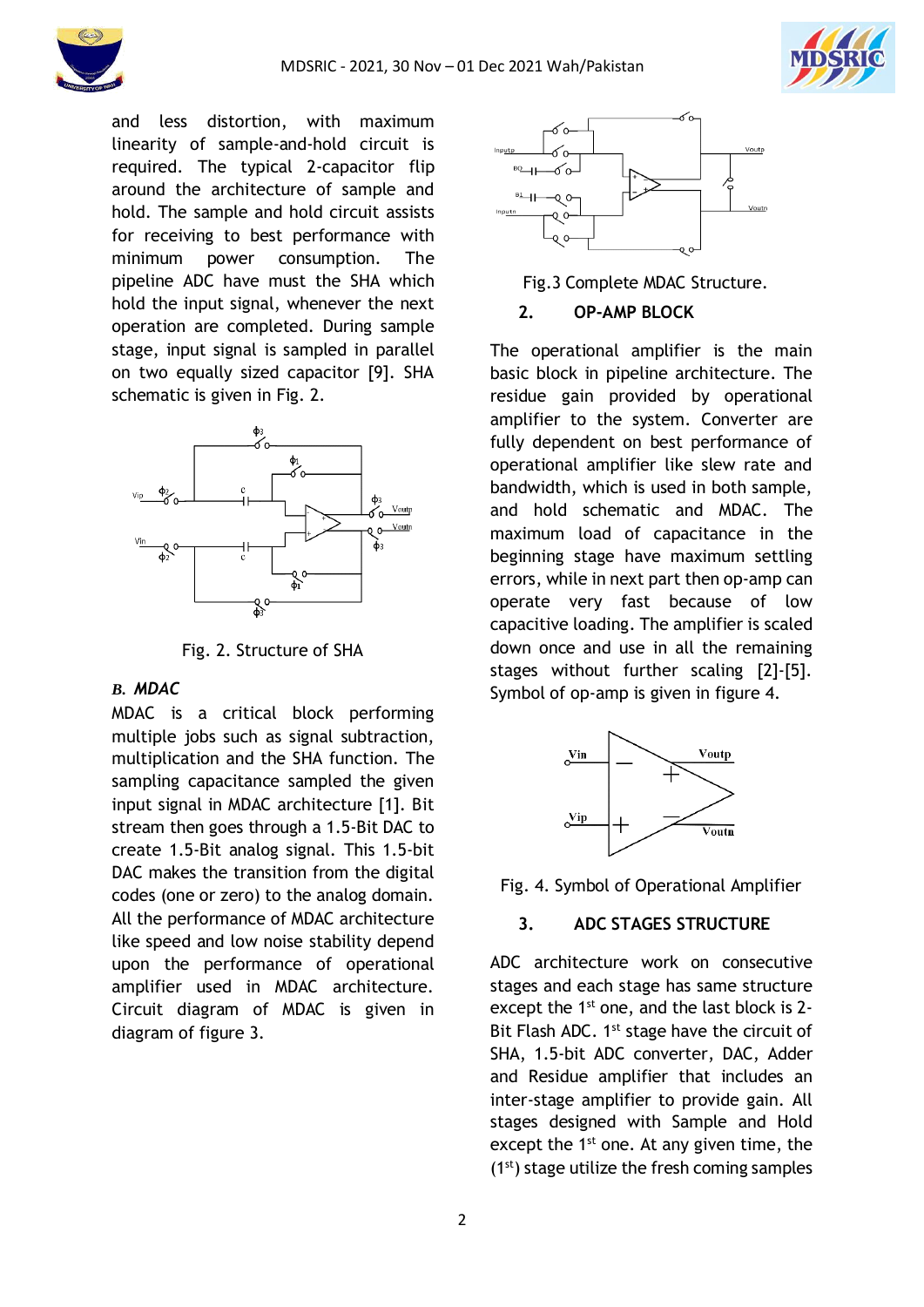



while the other operates on residue from last stages samples. To convert the digital output of ADC converter back in analog we us the block of sub-DAC. This approximate the analog signal subtract from given input signal.

The execution of pipeline converter is based on bit per stages. For less consumption of power, the beginning stage settle the number of bits necessaries to minimize the noise restriction of the stages to a level that can be played with minimum size of sampling capacitor [8].

\*\*\*\*\*\*\*\*\*\* The balanced signal is send to the next stage for processing and the current stage start process for incoming signal [4]. Complete structure of pipeline ADC is given in figure 4.



Fig 5. Complete Structure of pipeline ADC

The digital data from stages then received by digital correction area of converter and set them with proper delay. During digital processing technique the digital code are processed in digital domain and give the information in clarity to analog circuit [10].

Output of 12-bits of data, the two least significant digits are used for calibration and are abbreviated the final conversion result [6]. The mention work is based on 1.5-bit cascaded stages and the detail schematic of first stage is given in fig.6 with detail.



Fig 6. Pipeline stage structure

# **4. MEASUREMENT RESULT**

The proposed ADC architecture design in 180nm CMOS technology. Have occupy the small die area with low supply voltage of 1-V and have the sampling frequency of 1.25 MHz. Output wave form result is given in figure 6.



Fig 6. Structure output wave form

# **5. CONCLUSION**

This work present a 12 bit of 1.25 Mega sample frequency per second pipeline converter with digital calibration. Low power Op-amp with suitable gain is the main function block of ADC. Best performance ADC with digital output is given in paper with the scaling of supplies and transistor dimension.

# **6. REFERENCES**

[1] Ali, A.M., Dinc, H., Bhoraskar, P., Dillon, C., Puckett, S., Gray, B., Speir, C., Lanford, J., Brunsilius, J., Derounian, P.R. and Jeffries, B., 2014. A 14 bit 1 GS/s RF sampling pipelined ADC with background calibration. *IEEE Journal of Solid-State*